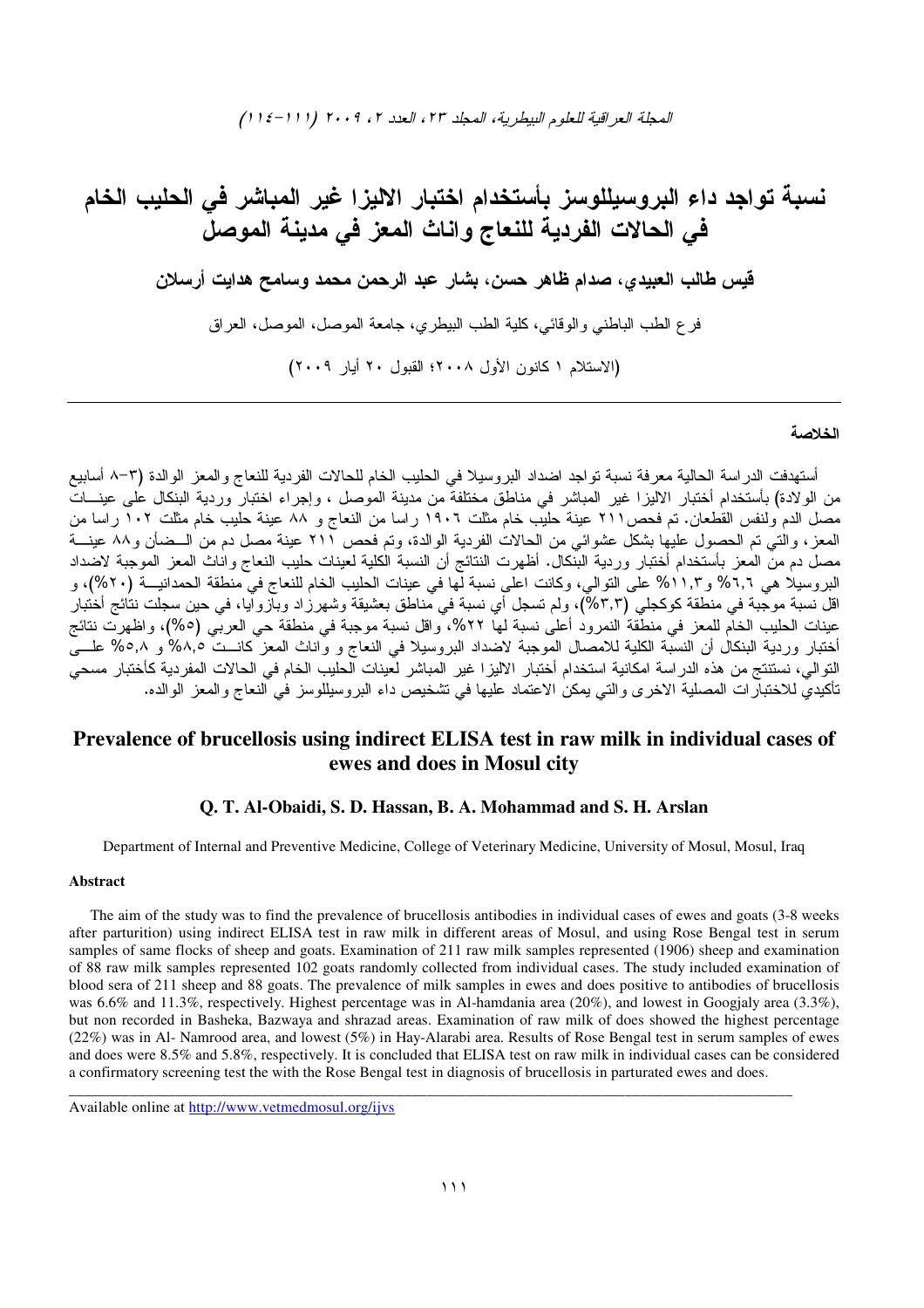#### المقدمة

يعرف داء البروسيللوسز بــصورة عامـــة بحمـــي البحـــر الابيض المنوسط والحمى المتموجة وحمة مالطا ويعد من اهــم الامراض المشتركة التي تسببها جراثيم من جنس البروســيلا، ويلعب المرض دورا رئيسيا في كثير من المـــشاكل الـــصـحية العامة والخسائر الاقتصادية (٢،١) المتمثلة بالاجهاض وظهور ولادات ضعيفة وفقدان الخصوبة وقلة انتاج الحليب، واحتباس المشيمة والتهاب الخصى والبسربخ والتهساب المفاصسل فسي الحيوانات المختلفة (٣) وتؤكد المشاهدات الوبائية ان على الاقل ٩٠% من الاصابات في الانسان يمكن ان نعزى الى التمـــاس المباشر مع الحيوانات المصابة أو عن طريق استهلاك الحليب الخام او منتجات الحليب الخام للحيوانات المصابة (٤) وتمكــن الباحث zammit في عام ١٩٠٥ مـن ملاحظـة ان مــصدر الاصابة في الانسان هو عن طريق شرب حليب المعــز (٥) سجل المرض في بلدان الشرق الاوسط كـــالاردن و المملكـــة العربية السعودية والعراق و سورية وايران ومــصر وبنــسب اصابة مختلفة (٦–٩). ان مسبب المرض في الضأن و المعـــز هو جرثومةمن جنس البروسيلا والتي تــضم الانـــوع الاننيـــة: B.abortus و B.ovis و B.melitensis (۱۰) ونطــــــــرح الجرثومة بشكل كبير في حليب النعاج خلال الايام الاولى بعــد الاجهاض حيث يمكن ان يستمر طرح الجرثومة في الحليب١– ٣ اسابيع وفي المعز يمكن ان يستمر طرحها في الحليب لمــــدة سنة اوأكثر (١٢،١١)، ويعد Schroeder أول من سجل وجود الجرثومة في الطيب في عام١٩١٢، وقــام Cooledge لاول مرة بتسجيل وجود التلازن في الحليب في عـــام ١٩١٦ (١٣)، ومن الاختبارات التشخيصية التي تجرى على الحليب لتشخيص المرض في المجترات هو اختبار حلقة الحليب Milk Ring) (Test ويعد من الاختبارات التي تستعمل وبشكل واسع للتحري عن الاجسام المضادة لجرثومة البروسيلا في حليب الابقـــار الا انه بعد اختبار غير حساس وبشكل كافي لتشخيص المرض في الضأن والمعز بسبب الاختلاف في الخصائص الفيــسيولوجية بين حليب المعز وحليب الابقار (١٤،١٥) وعلى السرغم مـــن ذالك وبسبب بساطة وسهولة اجراء الاختبار يمكن اسستخدامه للتحري عن الاجسام المضادة لجرثومة البروسيلا في قطعـــان الضأن والمعز المستخدمة لانتاج الحليب (١٦)، وحديثا استخدم اختبار الاليزا غير المباشر للكشف عن الاجسام المناعية فسي الحليب لقطعان الابقار والسضأن والمعسز المسصابة نجريبسا بالمرض (١٧–١٩). ونظرا لقلة الابحاث التي تجرى لتشخيص داء البروسيلا عن طريق الحليب باســـنخدام تقنيـــات حديثـــة وضعت هذه الدراسة لمعرفة نسبة انتشار اضداد المرض فسي قطعان الضأن والمعز في مدينة الموصل و باستخدام أختبـــار

الاليزا غير المباشر في الحليب بالاضافة إلى تحديــد أهميـــة استخدام هذا الاختبار كاختبار مسحى تأكيدي مع أختبار وردية البنكال .

### المواد وطرائق العمل

أجريت الدراسة على ٢١١ عينة من الحليب الخام التي تـــم الحصول عليها بشكل عشوائي من الحـــالات الفرديــــة للنعــــاج العواسي الوالدة (بعد ٣ اسابيع – ٢ شــــهر) النــــي نراوحـــت اعمار ها بين (٢سنة –٥سنة)، مثلت ١٩٠٦ رأسا من الــضأن نوزعت على مناطق مختلفة مـــن محافظـــة نينـــوى شـــملت (الحمدانية والنمرود ونلكيف والجبان والرشيدية وحقــل كليـــة الزراعة وكوكجلَّى وبعشيقة وبازوايا وشهرزاد). ونم فحــص ٨٨ عينة من الحليب الخام والتبي تم المـــصول عليهــــا بـــشكل عشوائي ومن الحالات الفردية لأناث لمعز المحلبي الوالدة (بعد ۳ اسابيع –۲ شهر)، والتي نزلوحـــن اعمارهـــا بــــين (۲– ٦ سنة)، مثلت ١٠٢ رأسا من المعز توزعت على مناطق مختلفة من محافظة نينوى شملت (النمــــرود والرحمانيــــة وشـــــهرزاد وكوكجلَّى وبعشيقة والمُنْتَبيُّ وحي العربي)، تم جمع ٢٠ملَّ من الحليب الخام بعد نتظيف ونعقيم الضرع للنعاج وأناث المعز فمي انابيب اختبار بلاستيكية سعة ٢٥مل وحفظت في(-٢٠°) لحين اجراء الاختبار. تم اجراء اختبار الاليزا الغيـــر المباشــــرعلمي عينات الحليب بعد وضعها في جهاز الطرد المركزي بـــسرعة ٣٠٠٠ دورة / دقيقة لمدة ١٥ دقيقة وذلك لفصل الطبقة الدهنية ونبذهاءوتم اجراء الاختبار وحسب تعليمات الشركة الامريكيـــة المستضدات لجرشومتي B.melitensis و B.abortus. كمسا شملت الدراسة ايضا فحص ٢١١ عينة مصل دم من الــضان و٨٨ عينة مصل دم من المعز بأستخدام أختبار وردية البنكال، اذ تم جمع (٥ مل) من الدم من الوريـــد الـــوداجي بأســـتخدام سرنجات معقمة ووضعت في أنابيب زجاجية ونركت لمدة ٢٤ ساعة لكي يتخثَّر الدم، ثمَّ وضعت الأنابيب في جهـــاز الطـــــرد المركزي بسرعة ٣٠٠٠ دورة / دقيقة لمدة خمس دقائق وفصل المصل ووضع في أنابيب بلاستيكية معقمة وحفظت في درجة اختبار وردية البنكال على عينات المصل وحسسب تعليمسات الشركة التركية المجهزة (GÖKHAN) والذي يحتوي علــــي المستضدات الخاص بجرثومة B.abortus (٢٠)، اســتغرفت انجاز البحث الفترة من شهر أيار ٢٠٠٧ ولغاية أيار ٢٠٠٨.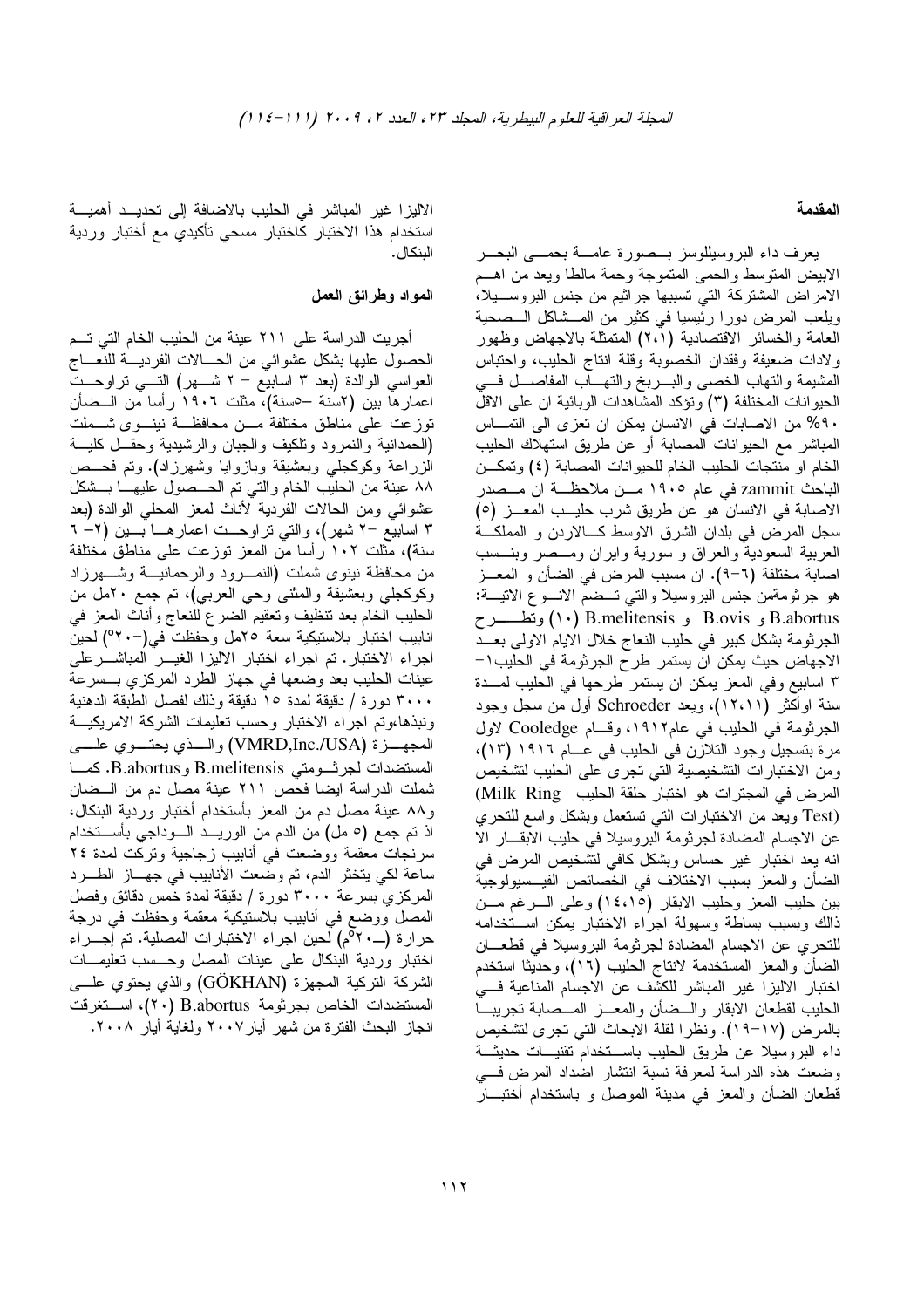### النتائج

اظهرت نتائج الدراسة ان النسبة الكلية لعينات الحليب الخام الموجبة لاضداد البروســيلا كانـــت (٦,٦% و ١١,٣%) فـــي النعاج و أناث المعز على النوالي بأستخدام أختبار الاليزا غير المباشر في حين كانت النسبة بأستخدام اختبار وردية البنكـــال على عينات مصل الدم ولنفس القطعان (٨,٥% و ٦,٨%) في النعاج والمعزعلى النوالى،وكانت نسبة التوافق لنواجد الاضداد في الطيب والمصل للنعاج وإناث المعز (٧٧,٦% و ٢٠١%) على النوالي، جدول (١).

الْجَدُولَ (١) النسبة الكلُّبة لتواجد اضـــداد البروسيللوســــز فــــي الحليب ومصل الدم في الحالات الفردية للنعاج وانساث المعسز بأستخدام أختبار الاليزا غير المباشر واختبار وردية البنكال.

| انواع العينات               | النعاج         | اناث المعز                         |
|-----------------------------|----------------|------------------------------------|
| الحليب                      | ۲۱۱/۱٤<br>%٦,٦ | $\lambda\lambda/\lambda$ .<br>٬۱٫۳ |
| المصل                       | 711/18<br>ه,∧% | $\lambda\lambda/\lambda$<br>%٦,٨   |
| نسبة النوافق لتواجد الاضداد | ۳,∨۷, ۲        | %٦٠,١                              |

وبينت نتائج فحص عينات الحليب الخام للنعاج الوالسدة أن اعلى نسبة نواجد لاضداد البروسـيلا ســجلت فـــى منطقـــة الحمدانية(٢٠%) و اقل نسبة سجلت فـــي منطقـــة كـــوكجلبي (٣,٣%) في حين لم تسجل أية نـــسبة فـــي منــــاطق بعـــشيقة وشهرزاد وبازوايا، جدول (۲).

كما بينت نتائج فحص عينات الحليب الخام للمعز الوالدة أن أعلى نسبة نواجد لاضداد البروسيلا سجلت في منطقة النمرود (٢٢%)، و أقل نسبة نسبة سجلت في منطقـــة حــــي العربــــي (٥%)، جدول (٣).

#### المناقشة

اظهرت نتائج الدراسة ان النسبة الكليسة للإصسابة بسداء البروسيللوسز في الحالات الفردية لحليب النعاج والمعز كانـــت (٦,٦% و ١١,٣%) على النوالبي بأستخدام أحتبار الاليزا غير المباشر، وكانت نتائج اختبار وردية البنكال الذي أجريت على .<br>نفس قطعان الدر اسة أن النسبة الكلية للإصابة في النعاج والمعز (٨,٥%و ٦,٨%) على النوالي، وهذا بيبين إمكانيــة اســنخدام اختبار الاليزا غير المباشر لعينات الحليب الخام كاختبار مسحي تأكيدي لاختبار وردية البنكال للكشف عن المرض، واتفقت هذه النتيجة مع (١٩) الذي اشار الى أفضلية استخدام هذا الاختبار

الجدول (٢) نسبة نواجد اضداد البروسيلا في الحالات الفردية لحليب النعاج في مناطق مدينة الموصل بأستخدام أختبار الاليز غير المباشر.

| النسبة   | عدد      | عدد عننات  |                    |
|----------|----------|------------|--------------------|
|          | العينات  | الحليب     | المنطقة            |
| المئو ية | المو جبة | المفحو صنة |                    |
| $%$ ٢٠   | ٤        | ه ۲        | الحمدانية          |
| ه ۱ %    |          | ۲.         | النمرود            |
| % \.     |          | ١.         | تلكيف              |
| % ^,۳    | ۲        | ۲٤         | الجبان             |
| % v,٦    |          | ۱۳         | الرشيدية           |
| % ٦.٨    |          | ۲۹         | حقل كلية الز ر اعة |
| % ۳,۳    |          | ٣.         | كوكجلى             |
|          |          | ۲۳         | بعشيقة             |
|          |          | ۲ (        | باز و ایا          |
|          |          | ه ۲        | شهر ز اد           |

الجدول (٣) نسبة حدوث الاصابة بـــداء البروسيللوســـز فــــي الحالات الفردية لحليب المعز في منـــاطق محافظـــة نينـــوى بأستخدام أختبار الاليز غير المباشر.

| النسبة<br>المئو بة | عدد العينات<br>الموجبة | عدد عبنات<br>الحليب<br>المفحو صنة | المنطقة    |
|--------------------|------------------------|-----------------------------------|------------|
| $%$ ۲۲             |                        | ٩                                 | النمرود    |
| % 17,7             |                        | ۱۸                                | الر حمانية |
| 76 ۱۲,٥            |                        | ٨                                 | شهر ز اد   |
| % 11               |                        | ٩                                 | كوكجلى     |
| % ∖∙               |                        | ١.                                | بعشيقة     |
| % Y, ۱             |                        | ۱٤                                | المثنى     |
| % 0                |                        | ۲.                                | حي العربي  |

كاختبار مسحى تأكيدي مع اختبار البلمرة المتسلسل PCR، واشار Mikolon وTittarelli (٢١،١٥) الــــي ان حـــــساسية اختبار الاليزا غير المباشر في الحليب الخام للمعز نتراوح بين (١٠٠-١٠٠%) فـــي حالــــة الاصـــــابة النجريبيــــة بــــداء البروسيللوسز، وكانت حساسيته في الحليب الخـــام للـــضان (٩٥%)، وأكـVanzini (٢٢) دقة وحساسية هذا الاختبار على الحليب الخام في حالة الاصابة التجريبية بداء البروسيللوسز في الابقــــار حيــــث بلغــــت (٩٨,٦-٩٨,٩%). فــــى حــــين أشار Biancifiori (٢٣) الى ان استخدام اختبار الاليزا غيـــر